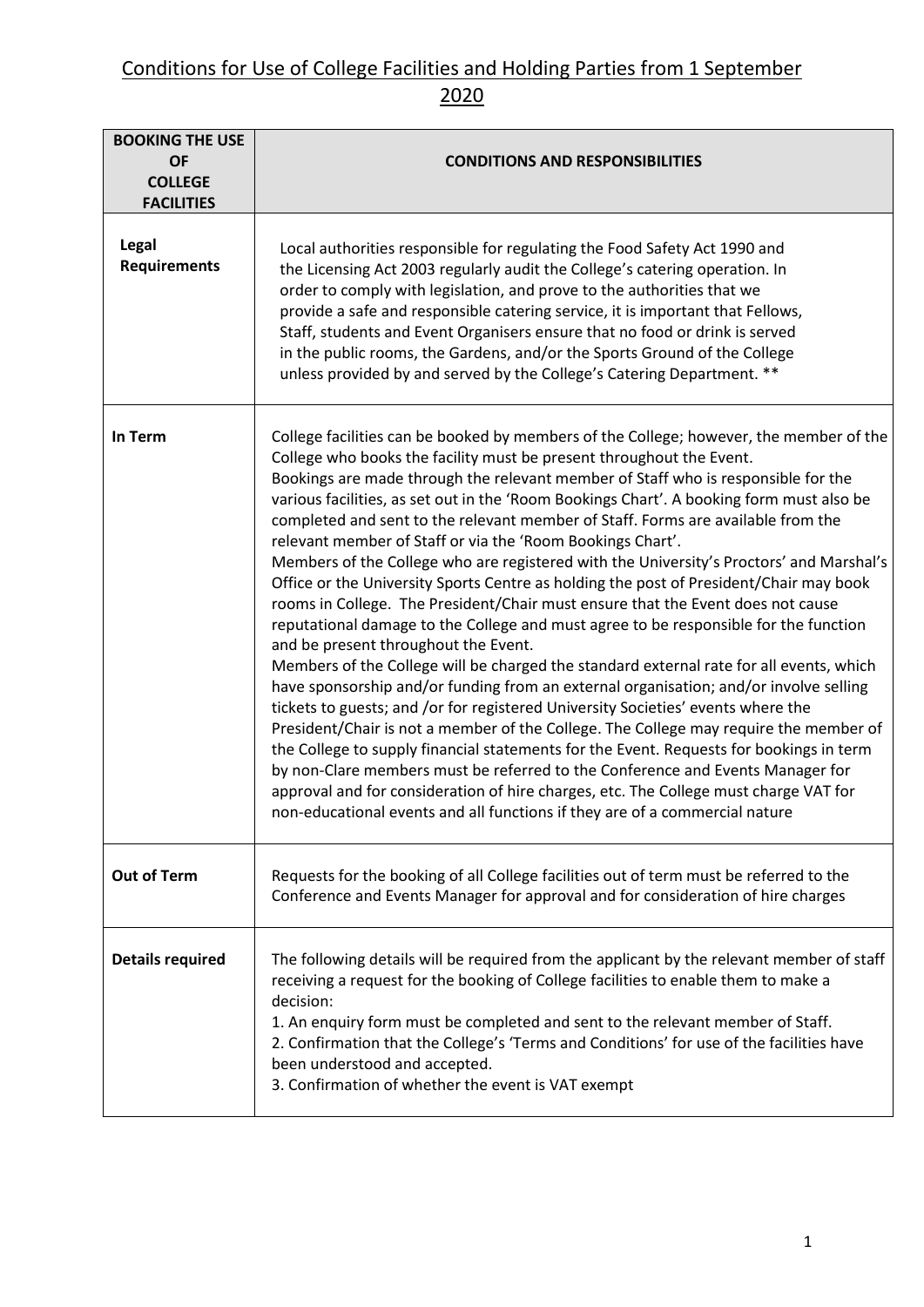| Room, Garden<br>or Event             | <b>Purpose &amp; Conditions of Use</b>                                                                                                                                                                                                                                                                                                                                                                                                                                                                                                                                                                                                                                                                                                                                                                                  |
|--------------------------------------|-------------------------------------------------------------------------------------------------------------------------------------------------------------------------------------------------------------------------------------------------------------------------------------------------------------------------------------------------------------------------------------------------------------------------------------------------------------------------------------------------------------------------------------------------------------------------------------------------------------------------------------------------------------------------------------------------------------------------------------------------------------------------------------------------------------------------|
| <b>Riley Auditorium</b>              | High-grade auditorium for talks, seminars, conference and College meetings.<br>Conditions:<br>1. Use alternative rooms in College first e.g. if the Latimer Room or<br>Gatehouse is available these rooms are used first<br>Bookings can only be taken up to 2 weeks prior to the event<br>2.<br>3. And after 6 pm or at weekends<br>4. Book with the Porters and email support services to set up furniture<br>and equipment<br>No robust bookings such as judo classes, play rehearsals etc<br>5.<br>6. No food or drink unless provided and served by our catering staff<br>7. All rooms are left as they are found<br>8. No "robust" or unsupervised activities.<br>Nothing to be attached to the fabric of the building.<br>9.                                                                                     |
| <b>Garden Room</b>                   | For Catering use only and not bookable for meetings.                                                                                                                                                                                                                                                                                                                                                                                                                                                                                                                                                                                                                                                                                                                                                                    |
| <b>Elton-Bowring</b><br><b>Rooms</b> | High-grade meeting room for talks, seminars, conference and College<br>meetings. Conditions:<br>1. Use alternative rooms in College first e.g. if the Latimer Room or<br>Gatehouse is available these rooms are used first<br>Bookings can only be taken up to 2 weeks prior to the event<br>2.<br>3. And after 6 pm or at weekends<br>Book with the Porters and email support services to set up<br>4.<br>furniture and equipment<br>No robust bookings such as judo classes, play rehearsals etc<br>5.<br>6. No food or drink unless provided and served by our catering staff<br>7. All rooms are left as they are found<br>8. No "robust" or unsupervised activities.<br>9. Nothing to be attached to the fabric of the building.<br>10. No food or drink allowed.                                                  |
| <b>Glover Room</b>                   | High-grade meeting room for talks, seminars, conference and College<br>meetings. Conditions:<br>1. Use alternative rooms in College first e.g. if the Latimer Room or<br>Gatehouse is available these rooms are used first<br>Bookings can only be taken up to 2 weeks prior to the event<br>2.<br>And after 6 pm or at weekends<br>3.<br>Book with the Porters and email support services to set up<br>4.<br>furniture and equipment<br>No robust bookings such as judo classes, play rehearsals etc<br>5.<br>No food or drink unless provided and served by our catering staff<br>6.<br>7. All rooms are left as they are found<br>No "robust" or unsupervised activities.<br>8.<br>Nothing to be attached to the fabric of the building.<br>9.<br>10. No food or drink allowed except when provided by and served by |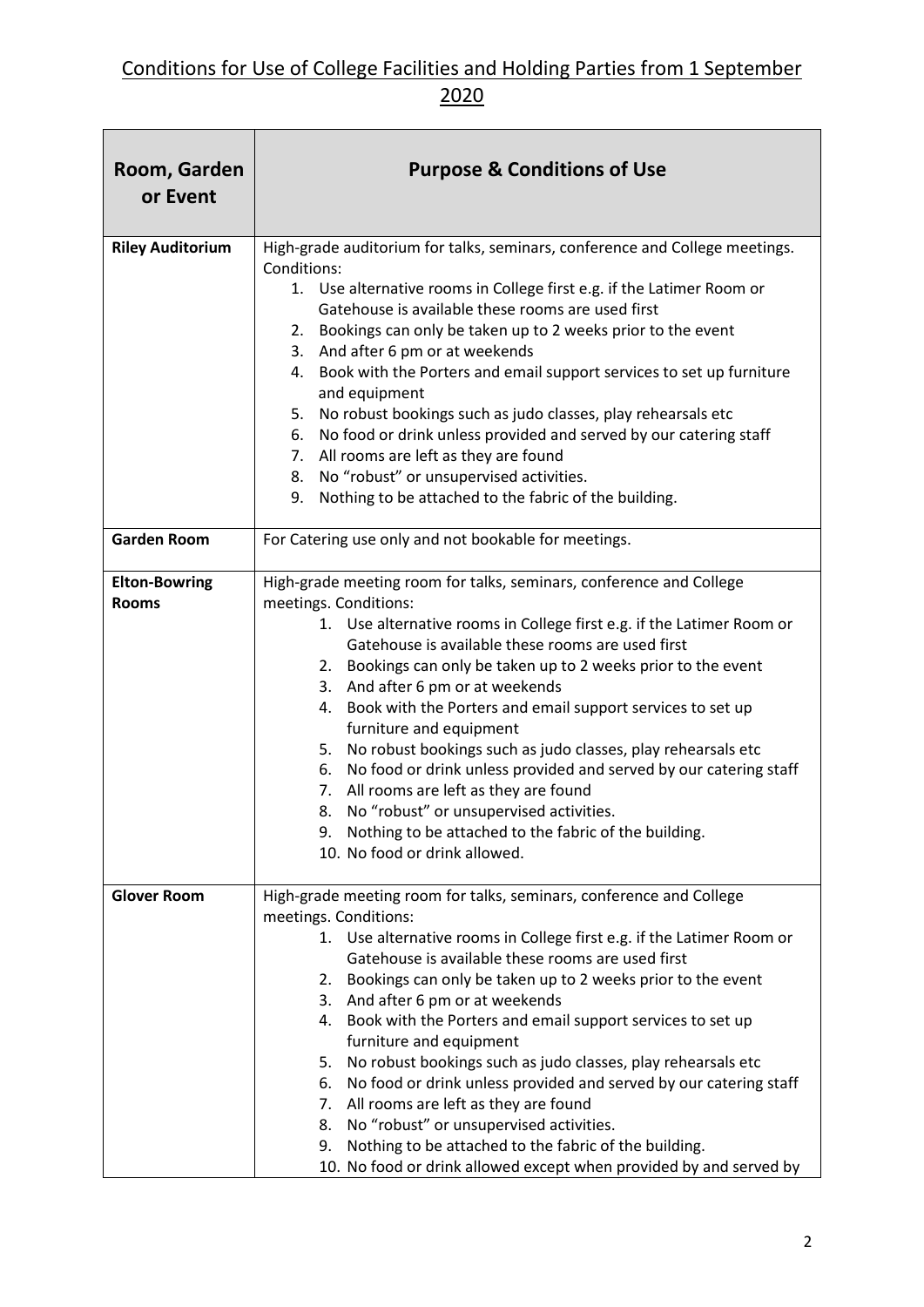|                         | the Catering staff.                                                                                                              |
|-------------------------|----------------------------------------------------------------------------------------------------------------------------------|
| <b>Latimer Room</b>     | Dining functions organised via the Catering Manager                                                                              |
| <b>Meeting Room F7</b>  | Meeting room for talks, seminars, society meetings, supervision groups and                                                       |
|                         | College meetings. Also used for Fellow's and staff meetings.                                                                     |
|                         | Conditions:                                                                                                                      |
|                         | Student committee meetings limited to maximum of 20<br>1.                                                                        |
|                         | No food or drink at student functions<br>2.                                                                                      |
| <b>Meeting Room F8</b>  | Meeting room for talks, seminars, society meetings, supervision groups and                                                       |
|                         | College meetings. Also used for Fellow's and staff meetings.                                                                     |
|                         | Conditions:                                                                                                                      |
|                         | Student committee meetings limited to maximum of 20<br>1.                                                                        |
|                         | No food or drink at student functions<br>2.                                                                                      |
| <b>Godwin Room</b>      | Dining functions organised via the Catering Manager                                                                              |
|                         |                                                                                                                                  |
| <b>Temporary Dining</b> | Dining functions organised via the Catering Manager                                                                              |
| Room                    |                                                                                                                                  |
| <b>Great Hall</b>       | Out of use due to building work                                                                                                  |
|                         |                                                                                                                                  |
| <b>Small Hall</b>       | Out of use due to building work                                                                                                  |
| <b>The Buttery</b>      | 1. Out of use due to building work                                                                                               |
| <b>JCR &amp; Bar</b>    | Functions other than student organised ones booked through the Catering                                                          |
|                         | Manager. All UCS events are booked with the Head Porter by the Ents Officer                                                      |
|                         | two weeks before beginning of term for consideration of inclusion in the Term                                                    |
|                         | Diary. Conditions:                                                                                                               |
|                         | 1. Private bookings must have the written consent of the UCS only in                                                             |
|                         | extended full term.                                                                                                              |
|                         | 2. Any music / live performances must comply with the conditions set                                                             |
|                         | out by the College Council.                                                                                                      |
|                         | No music allowed: Mondays, Wednesdays and Fridays - 1.00 to<br>3.<br>2.00pm / Tuesdays and Thursdays - 4.55 to 7.30pm / Mondays, |
|                         | Wednesdays and Fridays - 6.15 to 7.00pm / Sundays - 3.30 to 7.30pm.                                                              |
|                         | 4. Bar Times: 12.30pm to 1.30pm and 6.30pm to 11.30pm every day, if                                                              |
|                         | required.                                                                                                                        |
|                         | 5. Music with main entertainment permitted: Friday and Saturdays -                                                               |
|                         | 8.00pm to 12.30am / Sundays - 8.00 to 11.45pm.                                                                                   |
|                         |                                                                                                                                  |
| <b>Fellow's Garden</b>  | Out of use due to building work.                                                                                                 |
| <b>Scholar's Garden</b> | Functions (e.g. garden parties, drinks receptions, garden open days, May Ball                                                    |
|                         | etc.) are organised through the Head Gardener. Conditions:                                                                       |
|                         | 1. Only available to Junior members during the Easter term.                                                                      |
|                         |                                                                                                                                  |
| <b>Memorial Court</b>   | Croquet sessions are booked with the Porters and garden parties or other                                                         |
| Lawns                   | events are organised through the Head Gardener. Conditions:                                                                      |
|                         | Used in Easter term only<br>1.                                                                                                   |
|                         | Bookings can be made in three slots each day: 10am-1.30pm; 2pm-<br>2.                                                            |
|                         | 5.30pm; 6pm-9.30pm.                                                                                                              |
|                         |                                                                                                                                  |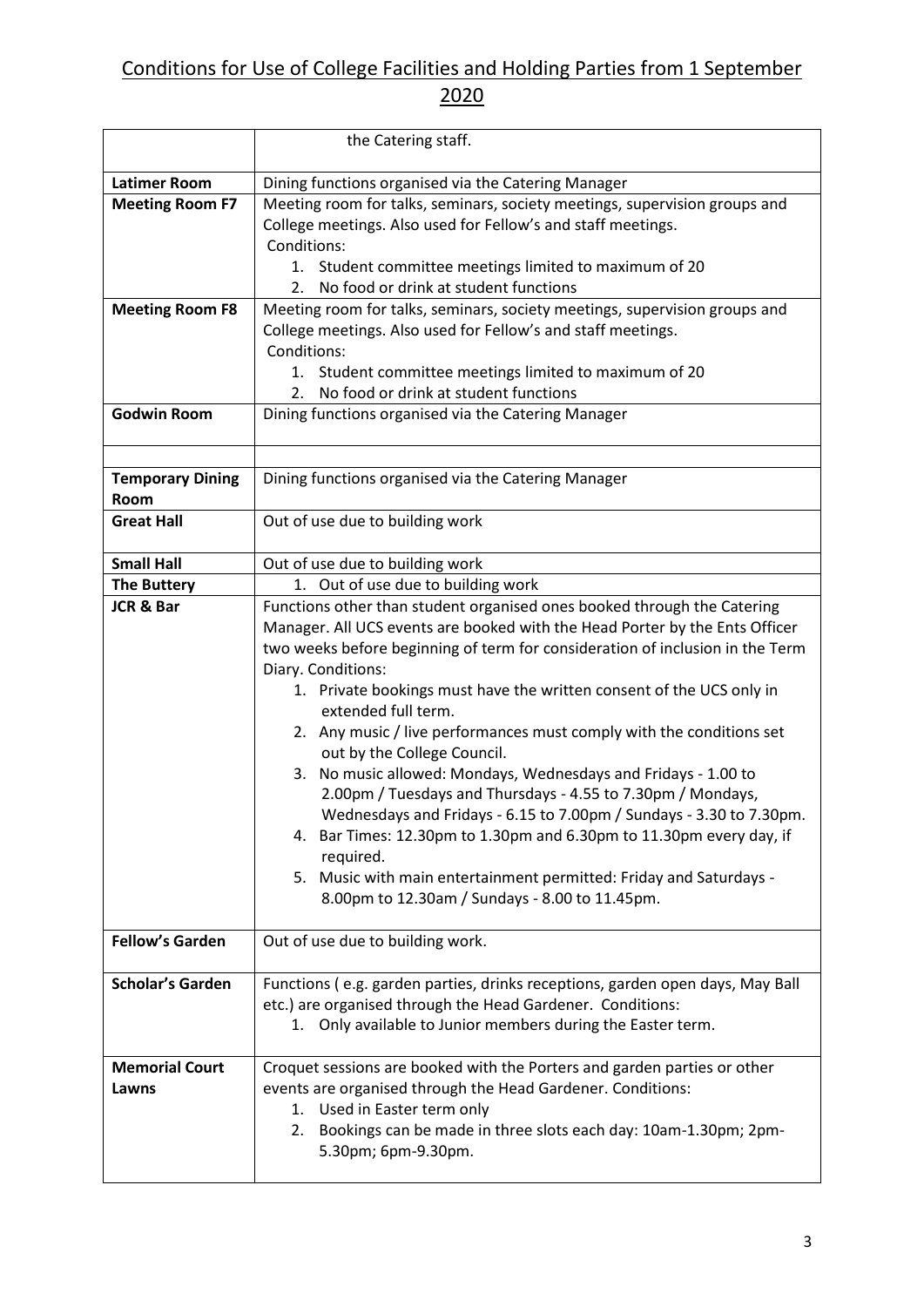| <b>Thirkill Room</b>          | 1. Out of use due to building work.                                                                                                                                                                                                                                                                                                                                                                                                                                                                                                                                                                                                                                                                                                                                                                                                                                                                                                                                                                                                                                                                                                                                                                                                                                                                                                                                                                                                                                                                                                                                                                                                                                                                                                                                                                                                                                                                                                                     |
|-------------------------------|---------------------------------------------------------------------------------------------------------------------------------------------------------------------------------------------------------------------------------------------------------------------------------------------------------------------------------------------------------------------------------------------------------------------------------------------------------------------------------------------------------------------------------------------------------------------------------------------------------------------------------------------------------------------------------------------------------------------------------------------------------------------------------------------------------------------------------------------------------------------------------------------------------------------------------------------------------------------------------------------------------------------------------------------------------------------------------------------------------------------------------------------------------------------------------------------------------------------------------------------------------------------------------------------------------------------------------------------------------------------------------------------------------------------------------------------------------------------------------------------------------------------------------------------------------------------------------------------------------------------------------------------------------------------------------------------------------------------------------------------------------------------------------------------------------------------------------------------------------------------------------------------------------------------------------------------------------|
| <b>Blythe Room</b>            | Exhibitions, informal lunches, talks, plays, films, dance and other classes.<br>Conditions:<br>1. No alcohol after 20:00 at student organised events.<br>No loud music after 22:00.<br>2.<br>3.<br>No food or drink at student functions except when provided and<br>served by the Catering staff.                                                                                                                                                                                                                                                                                                                                                                                                                                                                                                                                                                                                                                                                                                                                                                                                                                                                                                                                                                                                                                                                                                                                                                                                                                                                                                                                                                                                                                                                                                                                                                                                                                                      |
| <b>Library Common</b><br>Room | Student common room in term.                                                                                                                                                                                                                                                                                                                                                                                                                                                                                                                                                                                                                                                                                                                                                                                                                                                                                                                                                                                                                                                                                                                                                                                                                                                                                                                                                                                                                                                                                                                                                                                                                                                                                                                                                                                                                                                                                                                            |
| <b>Neild Room</b>             | Library study and reading room in term. Conditions:<br>No food or drink.<br>1.                                                                                                                                                                                                                                                                                                                                                                                                                                                                                                                                                                                                                                                                                                                                                                                                                                                                                                                                                                                                                                                                                                                                                                                                                                                                                                                                                                                                                                                                                                                                                                                                                                                                                                                                                                                                                                                                          |
| Gatehouse                     | Used by students in term time for meetings, society activities, band practise<br>and parties. Conditions:<br>1. Amplified music is not permitted during the Easter Term or<br>examination periods.<br>For parties and all 'noisy' events, the Gatehouse may be booked by<br>2.<br>students and senior members with the Head Porter via eamil at least<br>10 days before the party, and subsequently entered on Forum in the<br>Porters' Lodges.<br>For all other events, such as talks, rehearsals or meetings, it may be<br>3.<br>booked in the same way as other bookable public rooms, i.e. on<br>application in one of the Porters' Lodges and direct entry onto Forum.<br>4. The Gatehouse may not be booked more than two weeks ahead,<br>except by permission of the Head Porter.<br>Gatehouse parties should not begin before 6.30 pm and should end<br>5.<br>not later than:<br>.12.45am - Saturdays in, immediately before and immediately after Full<br>Term.<br>• 11.45pm - Fridays in Full Term; the last Wednesday and Thursday in<br>Full Term; Sundays immediately before and after Full Term.<br>. 11.15pm - Other days outside Full Term but inside Term.<br>6. No more than one staircase party per Porters Lodge will be approved<br>for any one day. A party in the Gatehouse will be regarded as a<br>'staircase party' for this purpose.<br>Not more than 60 people may attend in all, and they must be<br>7.<br>individually invited by name. Advertising parties with an open<br>invitation is not permitted and may be cause to cancel the permission<br>for the party.<br>The organisers must email a list of the invitees to the Head Porter at<br>8.<br>least 7 days before the party, which will be provided to the Porters to<br>enable them to conduct an inspection of attendance at any time<br>during the party.<br>9. Food and drink, including alcoholic drink, may be served at any<br>function in the Gatehouse. |
|                               | 10. Music and other noise at Gatehouse events should be kept to an<br>acceptable level, bearing in mind the close proximity both of student                                                                                                                                                                                                                                                                                                                                                                                                                                                                                                                                                                                                                                                                                                                                                                                                                                                                                                                                                                                                                                                                                                                                                                                                                                                                                                                                                                                                                                                                                                                                                                                                                                                                                                                                                                                                             |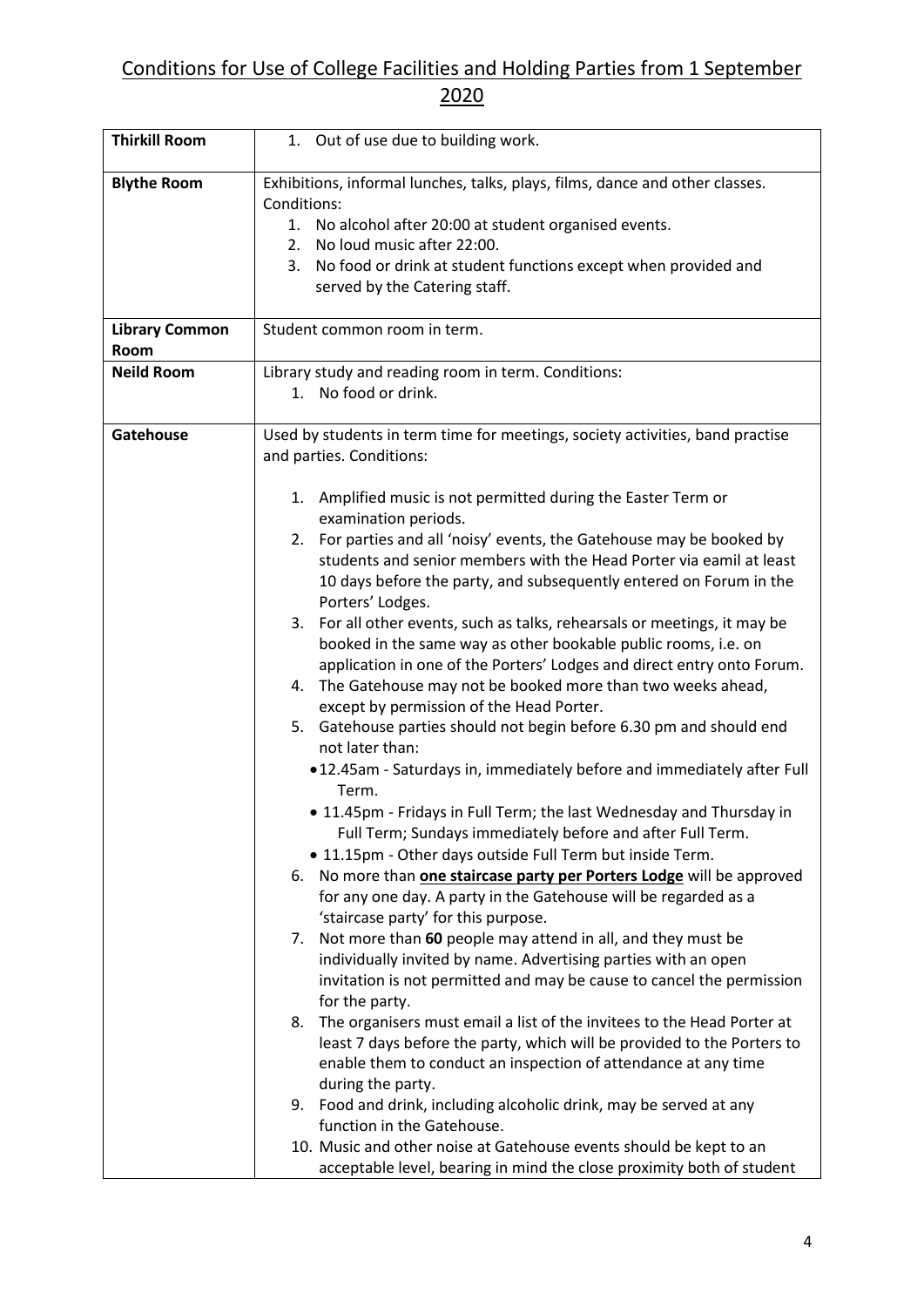|                                       | rooms in the Court, and of the University Library.<br>11. Events held in the Gatehouse should not spill out into the Court, and<br>the doors to the room should be kept closed when not in use.<br>12. All music and noise must cease <b>promptly</b> , without the need for a<br>request, at the time specified overleaf.<br>13. The person(s) in whose name the Gatehouse is booked is responsible<br>for completely cleaning and clearing the room after a booking, and for<br>ensuring that any debris left in the Court immediately outside the<br>room is likewise removed. Failure to do this will attract a penalty in the<br>usual way.<br>14. Every use of the Gatehouse should be accompanied by a booking on<br>Forum, even when the proposed use is immediate.                                                                                                                                                                                                                                                                                                                                                                                                                                                                                      |
|---------------------------------------|------------------------------------------------------------------------------------------------------------------------------------------------------------------------------------------------------------------------------------------------------------------------------------------------------------------------------------------------------------------------------------------------------------------------------------------------------------------------------------------------------------------------------------------------------------------------------------------------------------------------------------------------------------------------------------------------------------------------------------------------------------------------------------------------------------------------------------------------------------------------------------------------------------------------------------------------------------------------------------------------------------------------------------------------------------------------------------------------------------------------------------------------------------------------------------------------------------------------------------------------------------------|
| <b>Chapel</b>                         | Formal services, concerts, recitals, organ practice etc. are approved by the<br>Chapel Committee via the Head of the Chapel Office.                                                                                                                                                                                                                                                                                                                                                                                                                                                                                                                                                                                                                                                                                                                                                                                                                                                                                                                                                                                                                                                                                                                              |
| <b>Bennett Room</b>                   | Chamber concerts, talks, meetings and may be hired as a venue for recitals.<br>For members of Clare there is no charge. Conditions:<br>1. Maximum capacity of 80 persons.<br>Play rehearsals and dancing in appropriate footwear.<br>2.<br>No food or drink.<br>3.<br>No films or squashes.<br>4.<br>5. Great care to be taken with musical instruments.<br>The room should be left as it is found, i.e. piano locked, stands<br>6.<br>grouped together at the sides and chairs arranged around the room.<br>7. For outside users the hire charge for use of the Bennett Room has<br>been agreed at £80 per event. Cheques should be made out to CLARE<br>COLLEGE and sent to the Chapel Administrator as soon as the booking<br>has been confirmed. The fee is negotiable for former students of the<br>College.<br>The grand piano and the harpsichord may be used, at a charge of £30<br>8.<br>per instrument. They will not be tuned especially, unless requested on<br>the booking form. (Please note that the College is responsible for<br>arranging tuning.) If tuning is requested, the invoice will be passed on<br>to the hirer.<br>Any queries with regard to the hiring of the Bennett Room should be directed<br>to the Head of the Chapel Office. |
| <b>Music Practice</b><br><b>Rooms</b> | Musical instrument and singing practice. Conditions:<br>1. Only open between the hours of 08:00 and 22:00.<br>2. No amplified music allowed.                                                                                                                                                                                                                                                                                                                                                                                                                                                                                                                                                                                                                                                                                                                                                                                                                                                                                                                                                                                                                                                                                                                     |
| <b>Supervision</b><br><b>Rooms</b>    | Mainly used for the purpose of 'supervisions' of students' studies but when<br>not in use for this purpose can be booked for meetings or general study<br>purposes.                                                                                                                                                                                                                                                                                                                                                                                                                                                                                                                                                                                                                                                                                                                                                                                                                                                                                                                                                                                                                                                                                              |
| <b>Staircase Party</b>                | Any staircase can be used for a party provided the conditions, set out below,<br>are observed. Conditions:<br>Bookings for parties are made by application via email to the Head<br>1.<br>Porter at least 10 days before the party. No more than <b>one staircase</b>                                                                                                                                                                                                                                                                                                                                                                                                                                                                                                                                                                                                                                                                                                                                                                                                                                                                                                                                                                                            |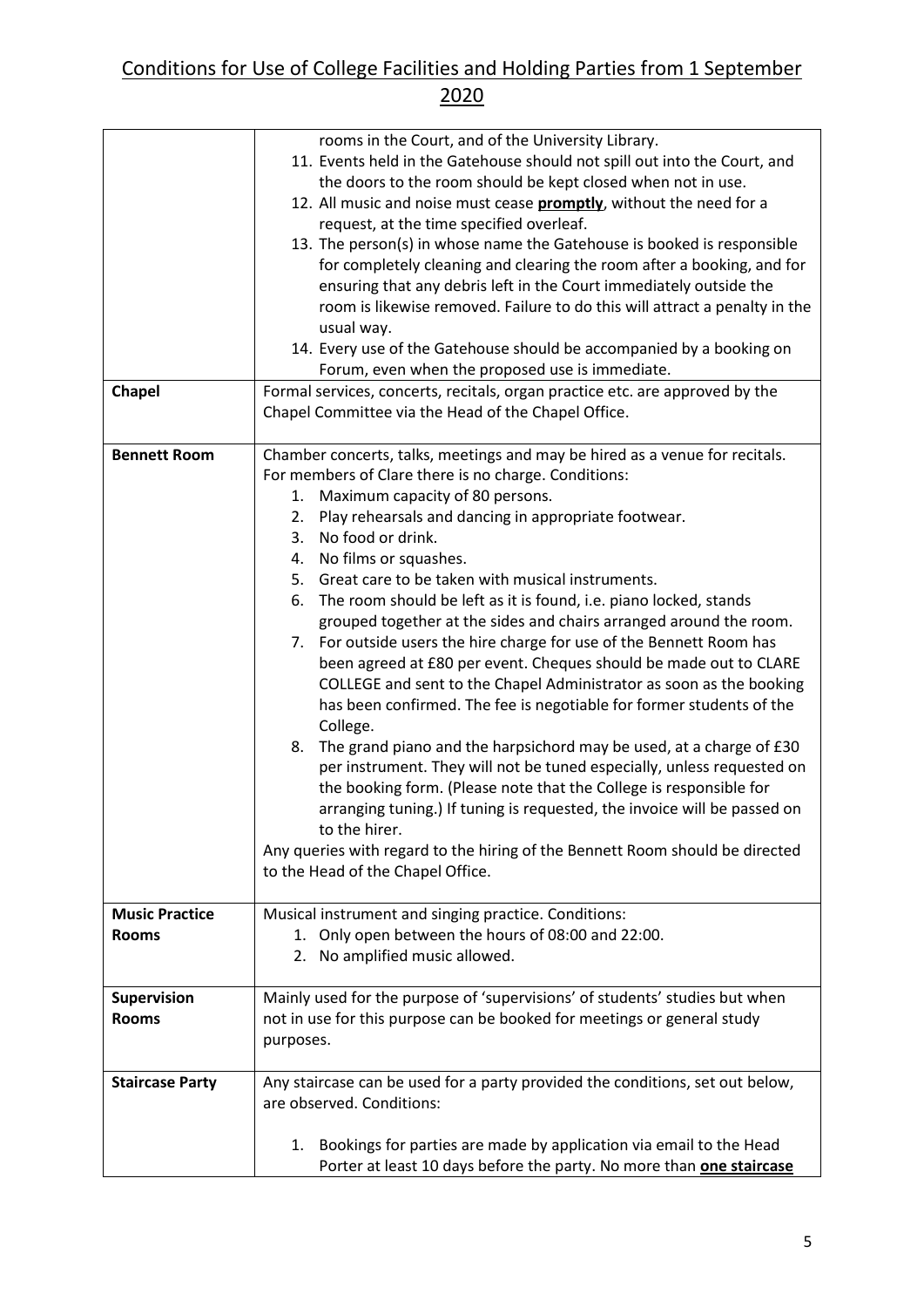|                   | party per Porter's Lodge will be approved for any one day. A party in<br>the Gatehouse will be regarded as a 'staircase party' for this purpose.<br>2. The Head Porter must be copied into a group email sent to all other<br>resident on the staircase confirming they have been notified of the<br>intended staircase party at least 7 days before the proposed date and<br>their right to comment or object to the Head Porter.<br>Not more than 60 people may attend in all, and they must be<br>3.<br>individually invited by name. Advertising parties with an open<br>invitation is not permitted and may be cause to cancel the permission<br>for the party.<br>4. The organisers must email a list of the invitees to the Head Porter at<br>least 7 days before the party, which will be provided to the Porters to<br>enable them to conduct an inspection of attendance at any time<br>during the party.<br>The party is to be confined to 3 or 4 rooms on one landing or to 3 or 4<br>5.<br>adjacent rooms in a corridor unless a special case is made.<br>6. Staircase parties should not begin before 6.30 pm and should end not<br>later than:<br>.12.45am - Saturdays in, immediately before and immediately after Full<br>Term.<br>.11.45pm - Fridays in Full Term; the last Wednesday and Thursday in<br>Full Term; Sundays immediately before and after Full Term.<br>.11.15pm - Other days outside Full Term but inside Term.<br>7. No more than one staircase party per Porters Lodge will be approved<br>for any one day.<br>8. The level of noise during the party must not cause any disturbance on<br>other staircases.<br>9. All music and noise must cease promptly, without the need for a<br>request, at the time specified overleaf. After that time, no more than<br>10 people may remain in any of the 3 or 4 rooms.<br>10. The hosts are responsible for ensuring that the staircase, its gyp-rooms |
|-------------------|--------------------------------------------------------------------------------------------------------------------------------------------------------------------------------------------------------------------------------------------------------------------------------------------------------------------------------------------------------------------------------------------------------------------------------------------------------------------------------------------------------------------------------------------------------------------------------------------------------------------------------------------------------------------------------------------------------------------------------------------------------------------------------------------------------------------------------------------------------------------------------------------------------------------------------------------------------------------------------------------------------------------------------------------------------------------------------------------------------------------------------------------------------------------------------------------------------------------------------------------------------------------------------------------------------------------------------------------------------------------------------------------------------------------------------------------------------------------------------------------------------------------------------------------------------------------------------------------------------------------------------------------------------------------------------------------------------------------------------------------------------------------------------------------------------------------------------------------------------------------------------------------------------------------------------------|
|                   | and its toilets are left clean and tidy, and that the College staff is not<br>put to any inconvenience.                                                                                                                                                                                                                                                                                                                                                                                                                                                                                                                                                                                                                                                                                                                                                                                                                                                                                                                                                                                                                                                                                                                                                                                                                                                                                                                                                                                                                                                                                                                                                                                                                                                                                                                                                                                                                              |
| <b>Room Party</b> | Student's room can be used for a party provided the conditions, set out below<br>are observed. Conditions:                                                                                                                                                                                                                                                                                                                                                                                                                                                                                                                                                                                                                                                                                                                                                                                                                                                                                                                                                                                                                                                                                                                                                                                                                                                                                                                                                                                                                                                                                                                                                                                                                                                                                                                                                                                                                           |
|                   | 1. Room parties or "Small parties" are gatherings of between 10 and 25<br>people, and may be held in College rooms, provided that there is no<br>other party on the same staircase (and no more than three other<br>parties in the area covered by any one Porters' Lodge) on the same<br>evening.<br>2. Bookings for parties are made by application via email to the Head                                                                                                                                                                                                                                                                                                                                                                                                                                                                                                                                                                                                                                                                                                                                                                                                                                                                                                                                                                                                                                                                                                                                                                                                                                                                                                                                                                                                                                                                                                                                                          |
|                   | Porter at least 48 hours in advance of the party.<br>Not more than 25 people may attend in all, and they must be<br>3.<br>individually invited by name. Advertising parties with an open<br>invitation is not permitted and may be cause to cancel the permission<br>for the party.                                                                                                                                                                                                                                                                                                                                                                                                                                                                                                                                                                                                                                                                                                                                                                                                                                                                                                                                                                                                                                                                                                                                                                                                                                                                                                                                                                                                                                                                                                                                                                                                                                                  |
|                   | 4. Room parties should not begin before 6.30 pm and should end not<br>later than:                                                                                                                                                                                                                                                                                                                                                                                                                                                                                                                                                                                                                                                                                                                                                                                                                                                                                                                                                                                                                                                                                                                                                                                                                                                                                                                                                                                                                                                                                                                                                                                                                                                                                                                                                                                                                                                    |